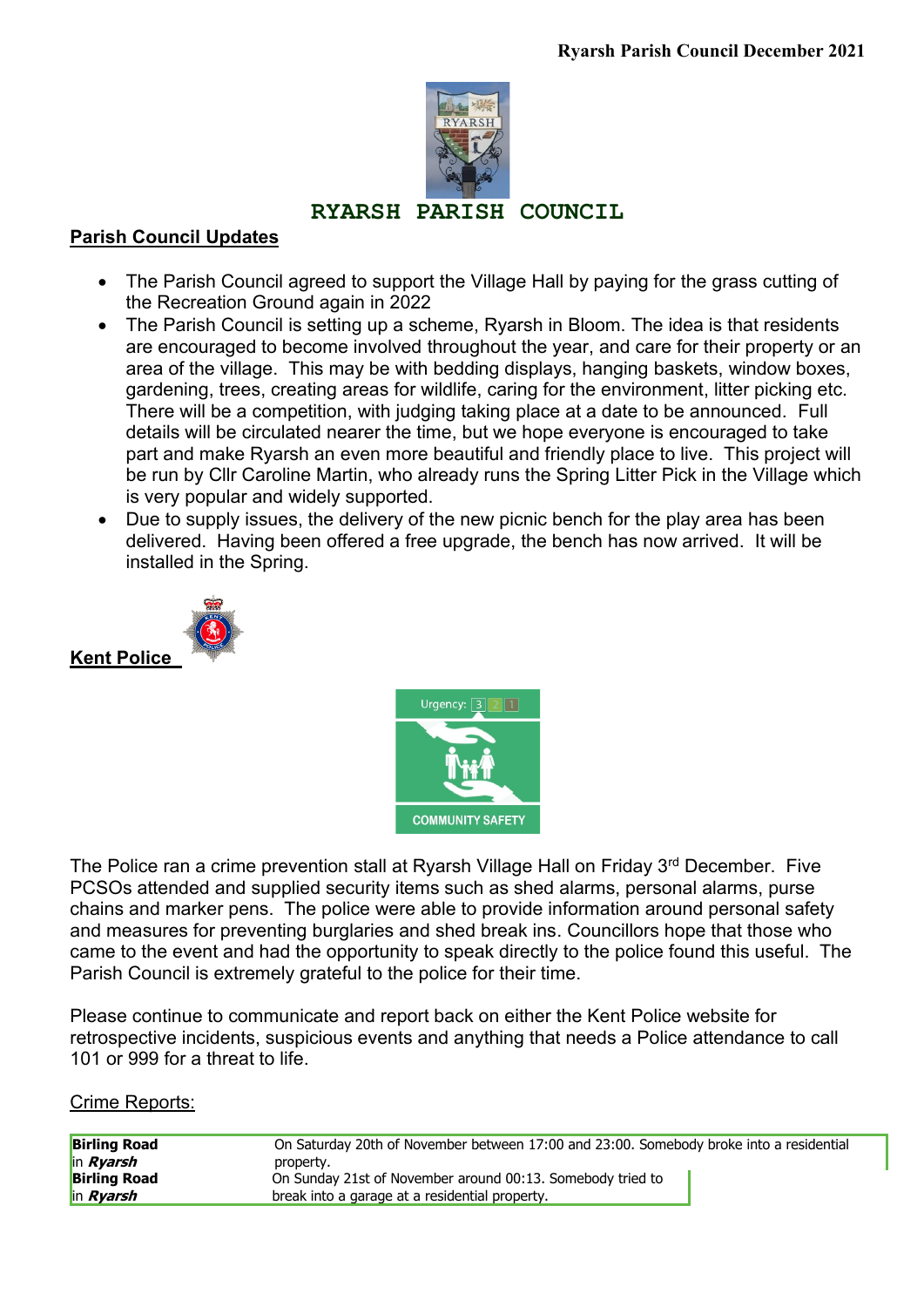The Winter edition of Tonbridge & Malling's Community safety Partnership newsletter is available on the Parish Council's website.

The December edition of the Neighbourhood Watch Newsletter can be read here [https://www.ourwatch.org.uk/sites/default/files/documents/2021-](https://www.ourwatch.org.uk/sites/default/files/documents/2021-12/Dec%202021%20OUR%20NEWS_0.pdf) [12/Dec%202021%20OUR%20NEWS\\_0.pdf](https://www.ourwatch.org.uk/sites/default/files/documents/2021-12/Dec%202021%20OUR%20NEWS_0.pdf)

### **Community Awards Scheme**

The Parish Council is taking part in the Kent Association of Local Councils Community Awards Scheme. Do you know someone in Ryarsh who deserves to be acknowledged and recognised for making a significant contribution over a considerable period of time to our local community? Please send nominations to the clerk by Friday 8<sup>th</sup> January 2022.

# **Christmas Tree**



The lighting ceremony for the Christmas Tree with an amazing firework display took place on Sunday 5<sup>th</sup> December. The tree is magnificent, and on behalf of the Village the Parish Council would like to thank Mark and Deborah Nankivell for arranging the tree and the event. The Parish Council was pleased to be able to offer a donation of £200 towards the purchase of the tree.



Councillors would also like to congratulate the Church on the Nativity Scene installed at the entrance to the Play Area.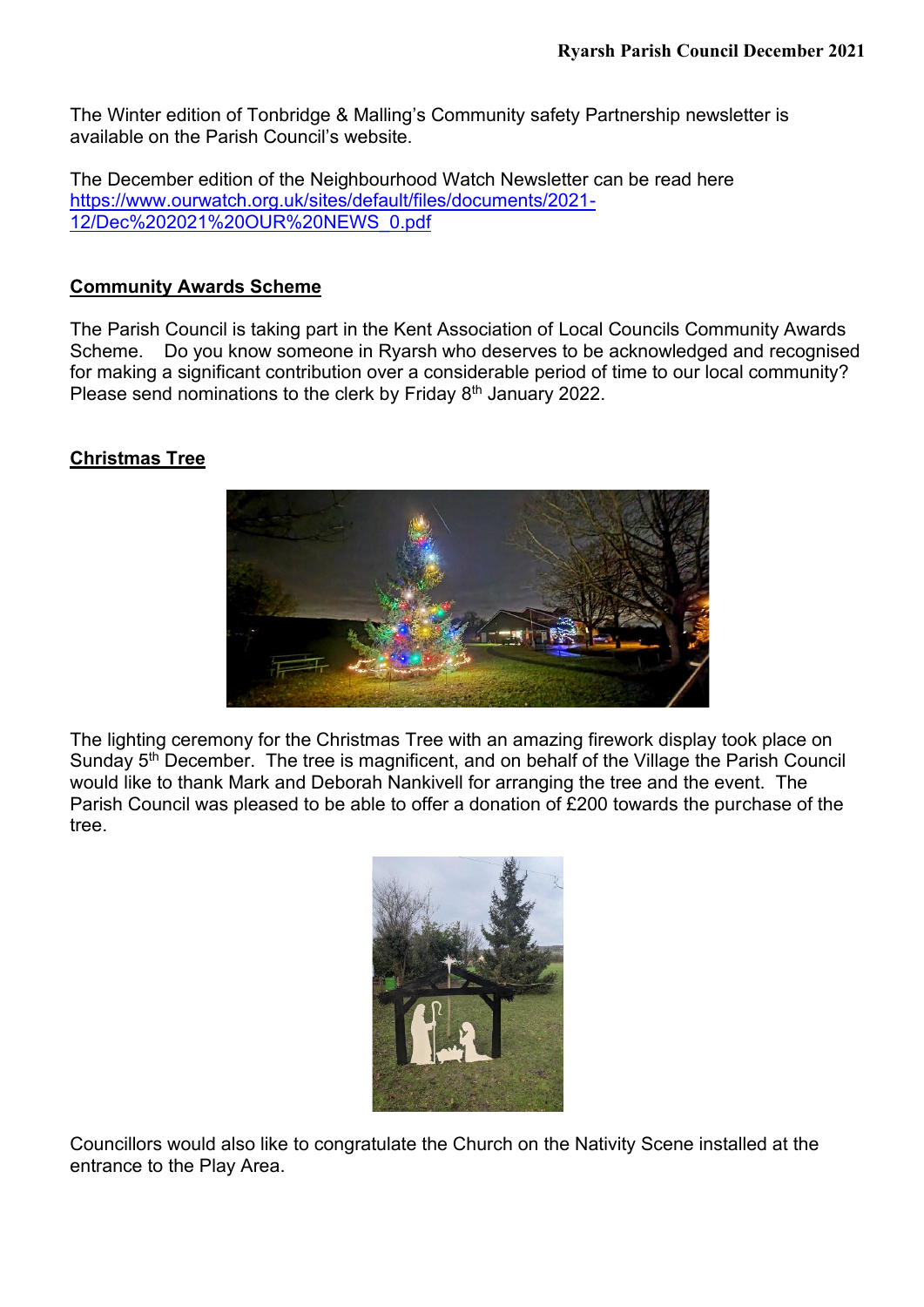

#### **No Dogs Allowed**

Just a reminder, that dogs are not allowed on The Recreation Ground or in the Play Area

# **Next Parish Council meeting**

The next meeting which will be held in The Committee Room of Ryarsh Village Hall is on Monday 10<sup>th</sup> January 2022 at 8pm.

You can contact the Clerk by email at [clerk@ryarsh-pc.gov.uk.](mailto:clerk@ryarsh-pc.gov.uk) For more information, please go to our website [www.ryarsh-pc.gov.uk](http://www.ryarsh-pc.gov.uk/)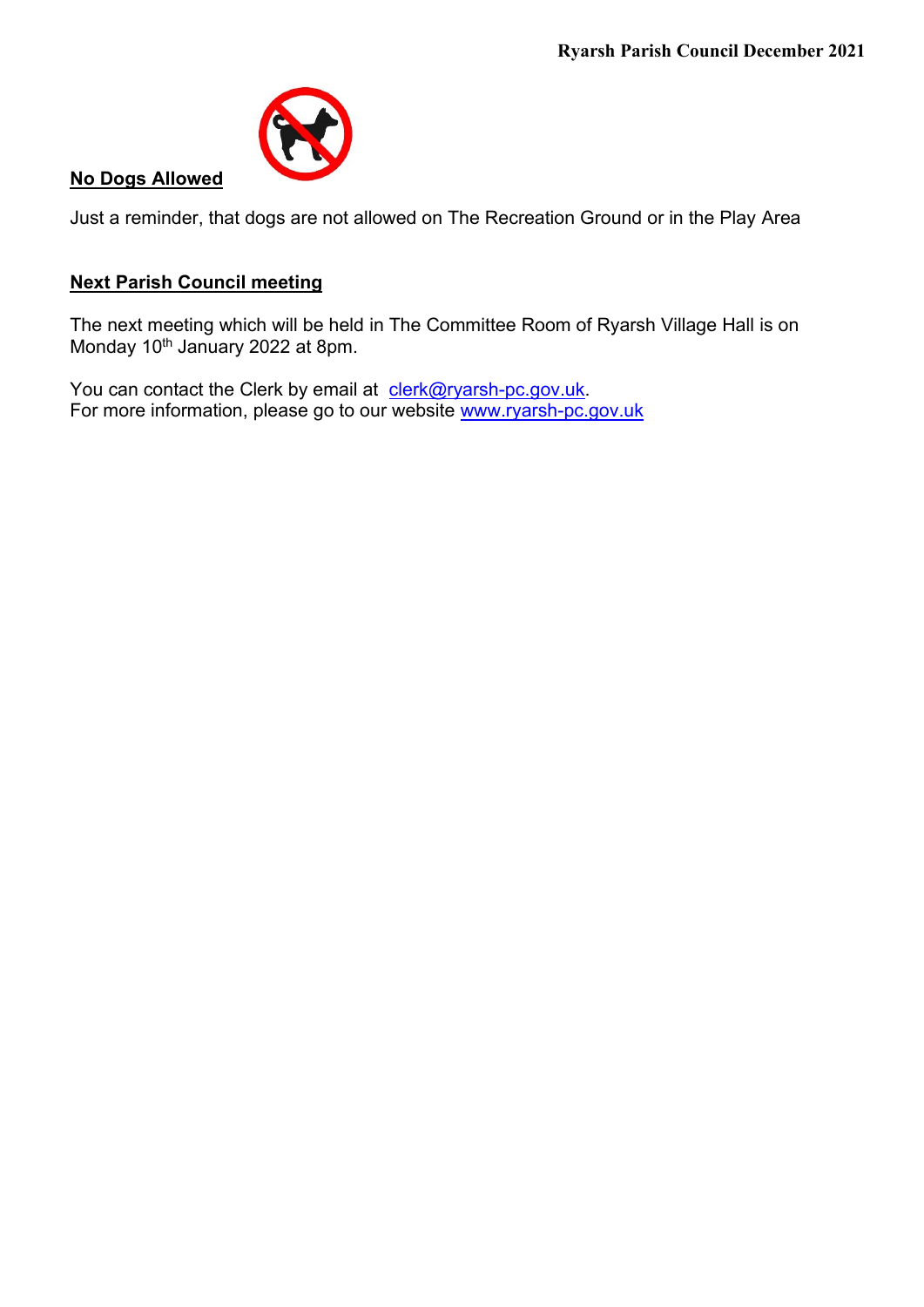**Countryeye.co.uk** - Country Eye is a free App for people living and working in the rural community in Kent; it records and disseminates information using smartphone technology. It was designed to help communities and residents in Kent to receive information and to report issues quickly and efficiently. The Country Eye team analyse the information and disseminate it as appropriate. This may include email, text or broadcast to other subscriber's smartphones. For more



information about this app please see www.ourwatch.org.uk/country-eye-app





**Floodline** - The Environment

agency issues flood warnings to protect people or property at risk of flooding. They provide warnings both to the public and organisations responding to emergencies. Their Flood Warning System (FWS) is a multimedia messaging system that disseminates warning messages via multiple channels such as telephone, mobile phone, email, and SMS text messaging. You can sign up to FWS by calling Floodline on 0345 988 1188 or by registering online at: gov.uk/signup-for-flood-warnings.

Useful numbers:

- \*Floodline 0345 988 11 88 (24 hr)
- \*Environment Agency 24 hr flooding incident hotline 0800 80 70 60
- \*Local Environment Agency Office 03708 506 506
- \*Reporting flooding / blockages 0800 80 70 60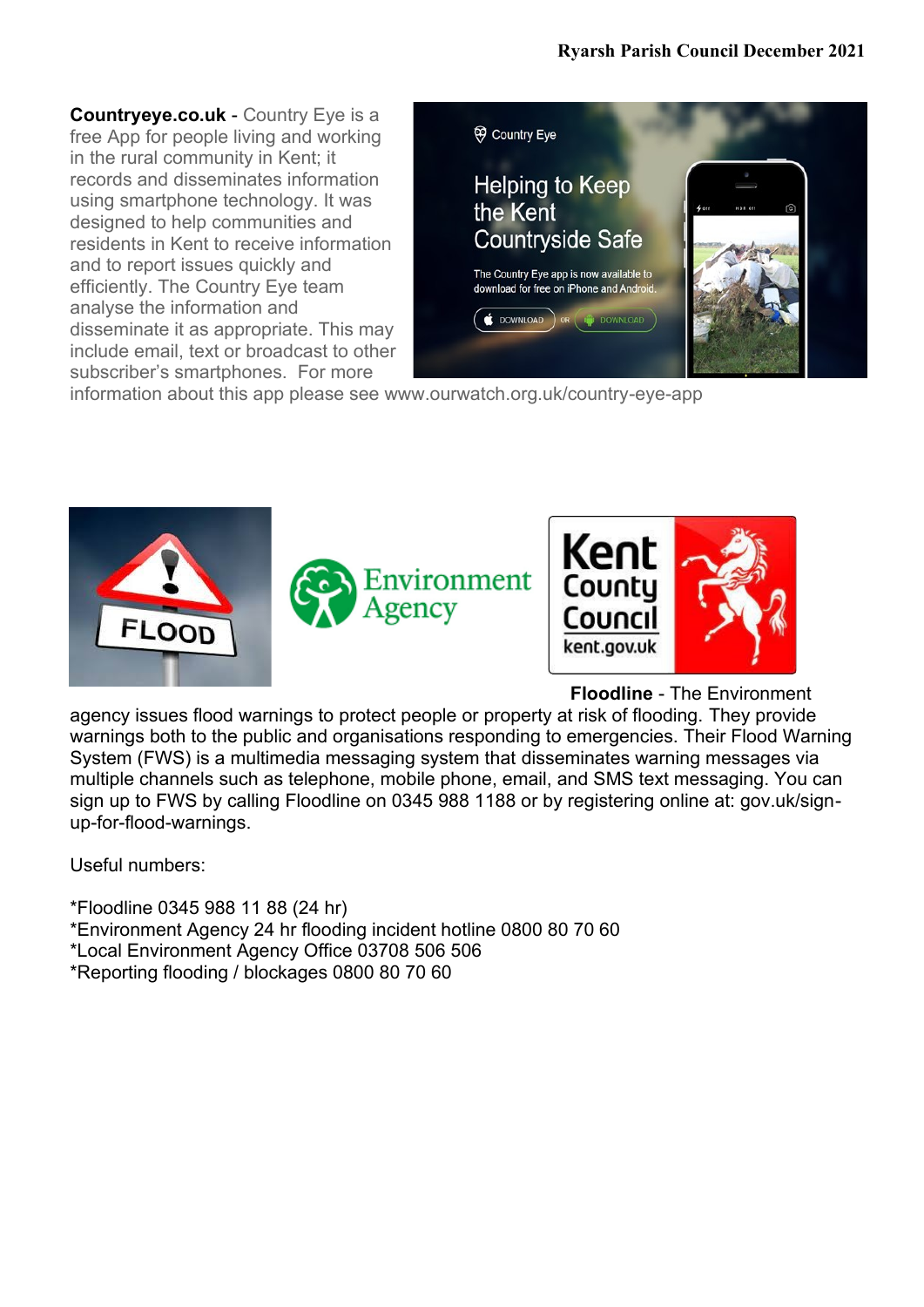

Your Flood Wardens for Ryarsh are below, please do get in touch if you require further information.

Cllr Mary McKinlay [mary.mckinlay@ryarsh](mailto:mary.mckinlay@ryarsh-pc.gov.uk)[pc.gov.uk](mailto:mary.mckinlay@ryarsh-pc.gov.uk)

Cllr Caroline Martin [caroline.martin@ryarsh](mailto:caroline.martin@ryarsh-pc.gov.uk)[pc.gov.uk](mailto:caroline.martin@ryarsh-pc.gov.uk)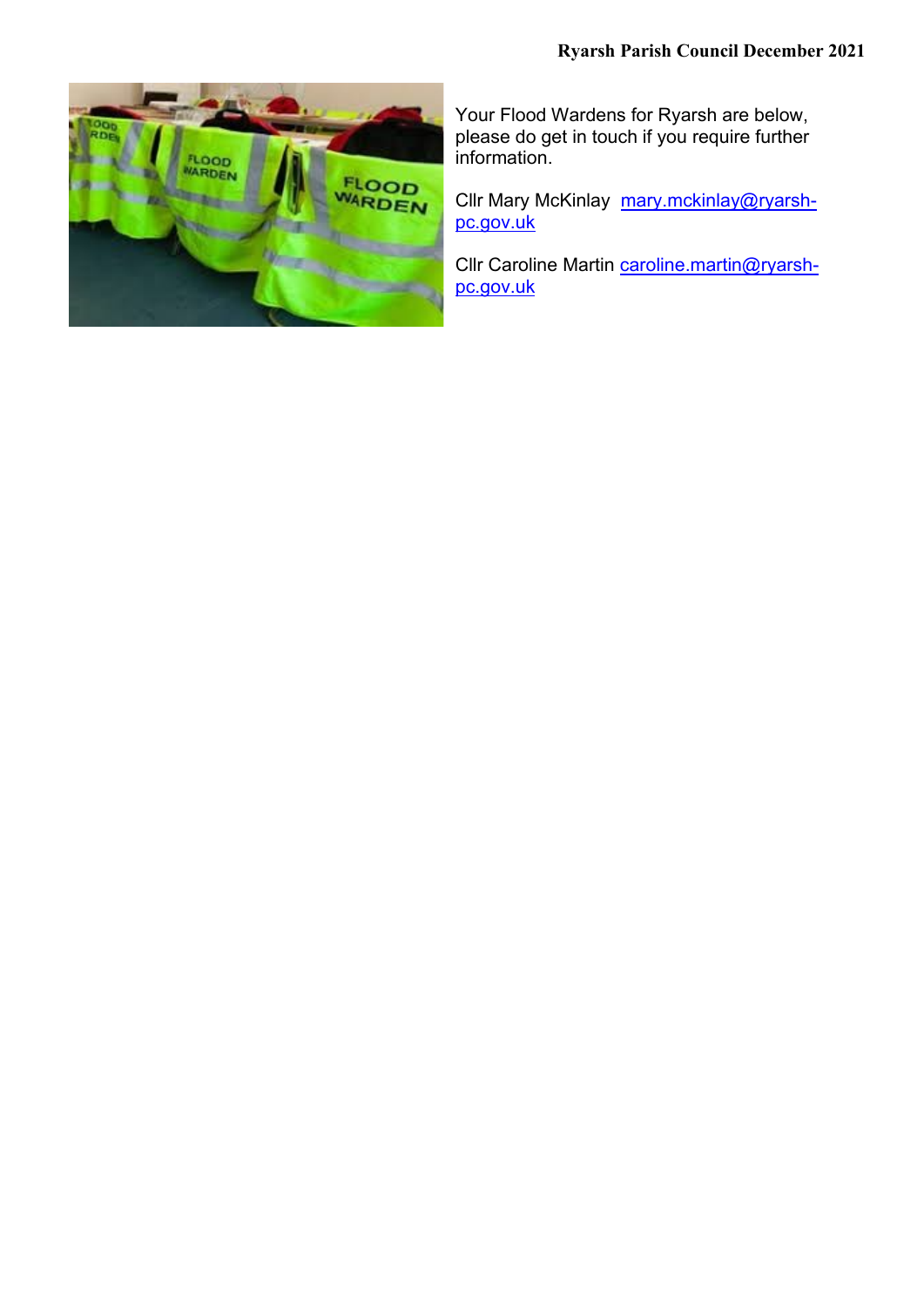





Kent Police supports annual drink and drugdriving campaign

Kent Police will once again be supporting the national drink and drug-driving campaign this festive period.

Throughout December officers from the Roads Policing Unit will be targeting motorists who they suspect are impaired.

In a bid to drive down fatal and serious road traffic collisions, officers will also be requesting roadside breath tests from all drivers who commit a moving road traffic offence, irrespective of whether or not they suspect a drink driving offence.

Drug-wipe sample kits will be used on drivers suspected of being unfit to drive through drugs, which provide an instant roadside indication before the driver is taken to custody to provide a blood sample for further analysis.

Officers will also be carrying out intelligence-led fixed site checks, as well as engaging with motorists on the risks of getting behind the wheel after a drink or taking drugs. Last year's campaign saw more than 460 vehicles stopped and 225 people arrested for being impaired.

**My Community Voice - let's talk together**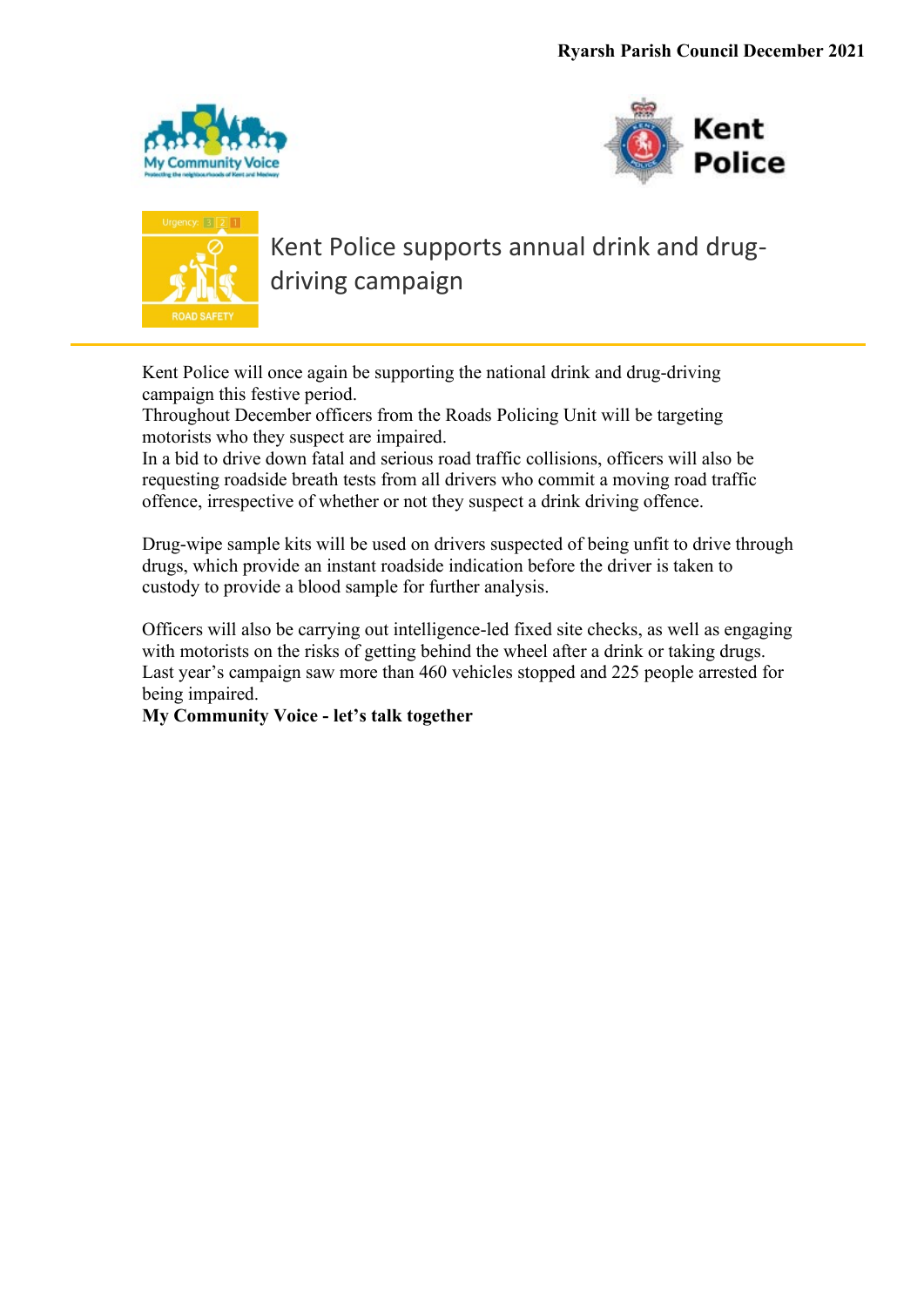### **Tonbridge and Malling Ramblers**

Our friendly group is one of 13 Ramblers groups in Kent and part of the national Ramblers walking organisation. On our Sunday morning and mid-week morning walks we explore the beautiful countryside within Tonbridge & Malling and surrounding areas. Our group walks are mostly circular with a moderate pace over 5-6 miles. You don't have to be a Ramblers member to try out a couple of walks with us, to help you decide if you'd like to join.

Advance booking is not required; you can just turn up on the day. However, if you are new to our walks, it's a good idea to contact the walk leader beforehand to check that their walk will suit you. More details at: [www.tonbridgeandmallingramblers.org.uk.](http://www.tonbridgeandmallingramblers.org.uk/)

We look forward to welcoming you on a walk soon!

Non-members are welcome. Walks start at 10.00 or 10.30 and usually finish at a local pub. There is a short break about half-way through the walk (bring refreshments). For meeting points and walk leader contacts, see the programme link at: www.tonbridgandmallingramblers.org.uk.

| <b>Date</b>             | Route                                                                                                                                                  | Miles |  |
|-------------------------|--------------------------------------------------------------------------------------------------------------------------------------------------------|-------|--|
| Sunday 2 January        | Circular winter amble from Leigh via Cinder Hill, Charcott,<br>and Coppings Brook. Some stiles, short road stretches,<br>mostly fields and tracks.     | 5.5   |  |
| Thursday 6 January      | Circular walk from Cobham via Sole Street and the<br>recently planted vineyards of Henley Down and<br>Luddesdown, with stunning views over the valley. | 7     |  |
| Sunday 9 January        | Circular walk from Godden Green                                                                                                                        | 4     |  |
| Wednesday 12<br>January | Leisurely circular walk from Aylesford                                                                                                                 | 5     |  |
| Sunday 16 January       | Circular walk from Detling                                                                                                                             | 5     |  |
| Wednesday 19<br>January | Circular walk from Kemsing through the St Clere Estate<br>and up a steep slope to the Pilgrim's Way.                                                   | 5     |  |
| Sunday 23 January       | Moderate circular walk from Ide Hill with some hills.                                                                                                  | 5     |  |
| Sunday 30 January       | Circular walk from West Peckham along the Wealdway<br>towards Hadlow Tower, returning via Oxon Hoath estate<br>and the Greensand Way.                  | 6.7   |  |

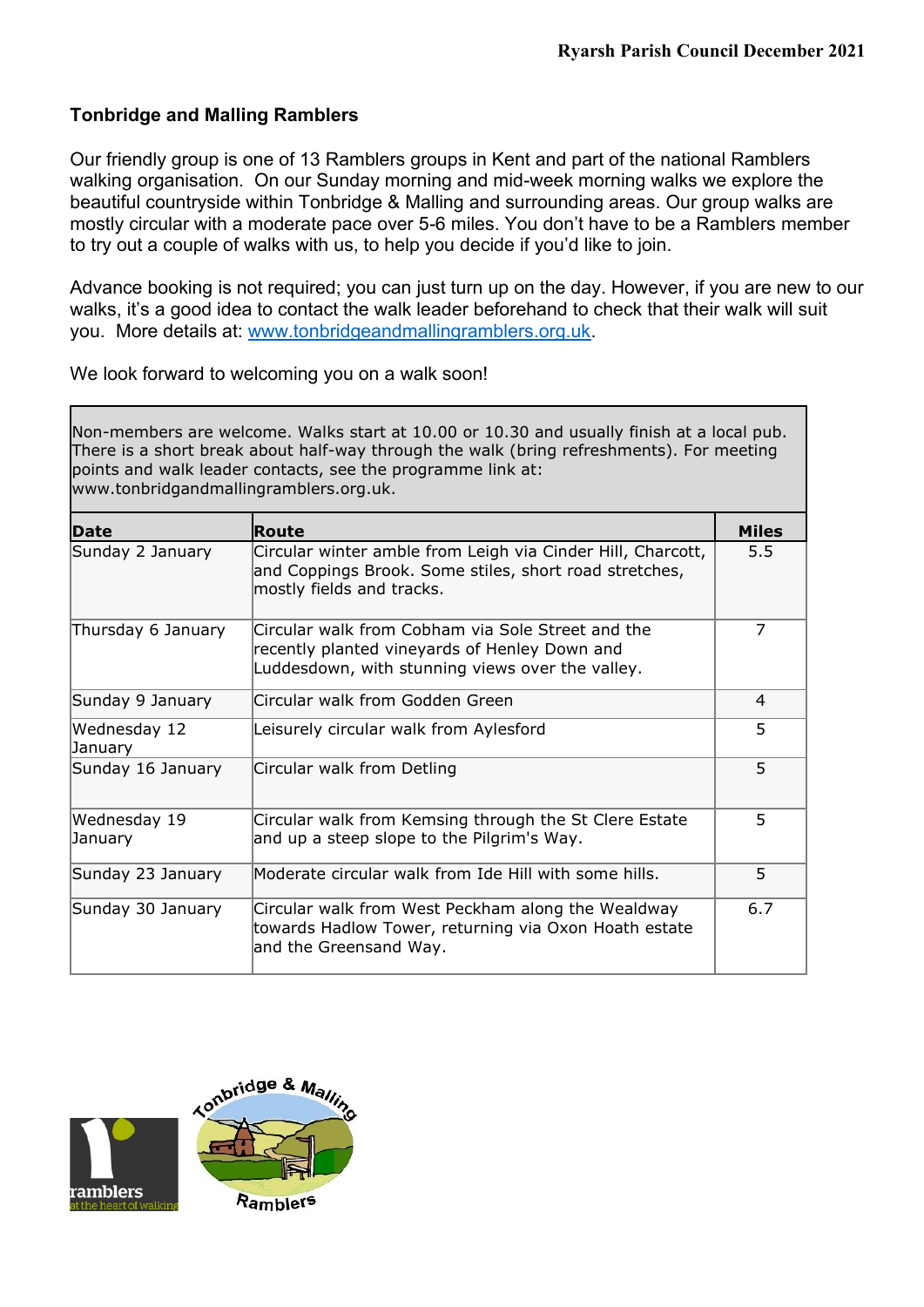

We now have details of Christmas collections available on the website. Over the Christmas & New Year period we are asking that residents have their bins & boxes out by 6am to help the crews complete collections each day. For ease of reference the day changes are:

| <b>Normal collection day</b> | <b>Christmas collection day</b> |
|------------------------------|---------------------------------|
| Monday 27 December 2021      | Tuesday 28 December 2021        |
| Tuesday 28 December          | Wednesday 29 December           |
| Wednesday 29 December        | Thursday 30 December            |
| Thursday 30 December         | Friday 31 December              |
| Friday 31 December           | Monday 3 January 2022           |
| Monday 3 January 2022        | Tuesday 4 January               |
| Tuesday 4 January            | Wednesday 5 January             |
| <b>Wednesday 5 January</b>   | Thursday 6 January              |
| Thursday 6 January           | Friday 7 January                |
| Friday 7 January             | Saturday 8 January              |

• There's a link from the usual Updates page: [https://www.tmbc.gov.uk/bins-waste/check-waste](https://www.tmbc.gov.uk/bins-waste/check-waste-collection-updates/1)[collection-updates/1](https://www.tmbc.gov.uk/bins-waste/check-waste-collection-updates/1)

This has details of the scheduled changes to collection days over Christmas & New Year (no changes on Christmas Eve), details of charity Christmas tree collections, and handy hints for recycling at Christmas.